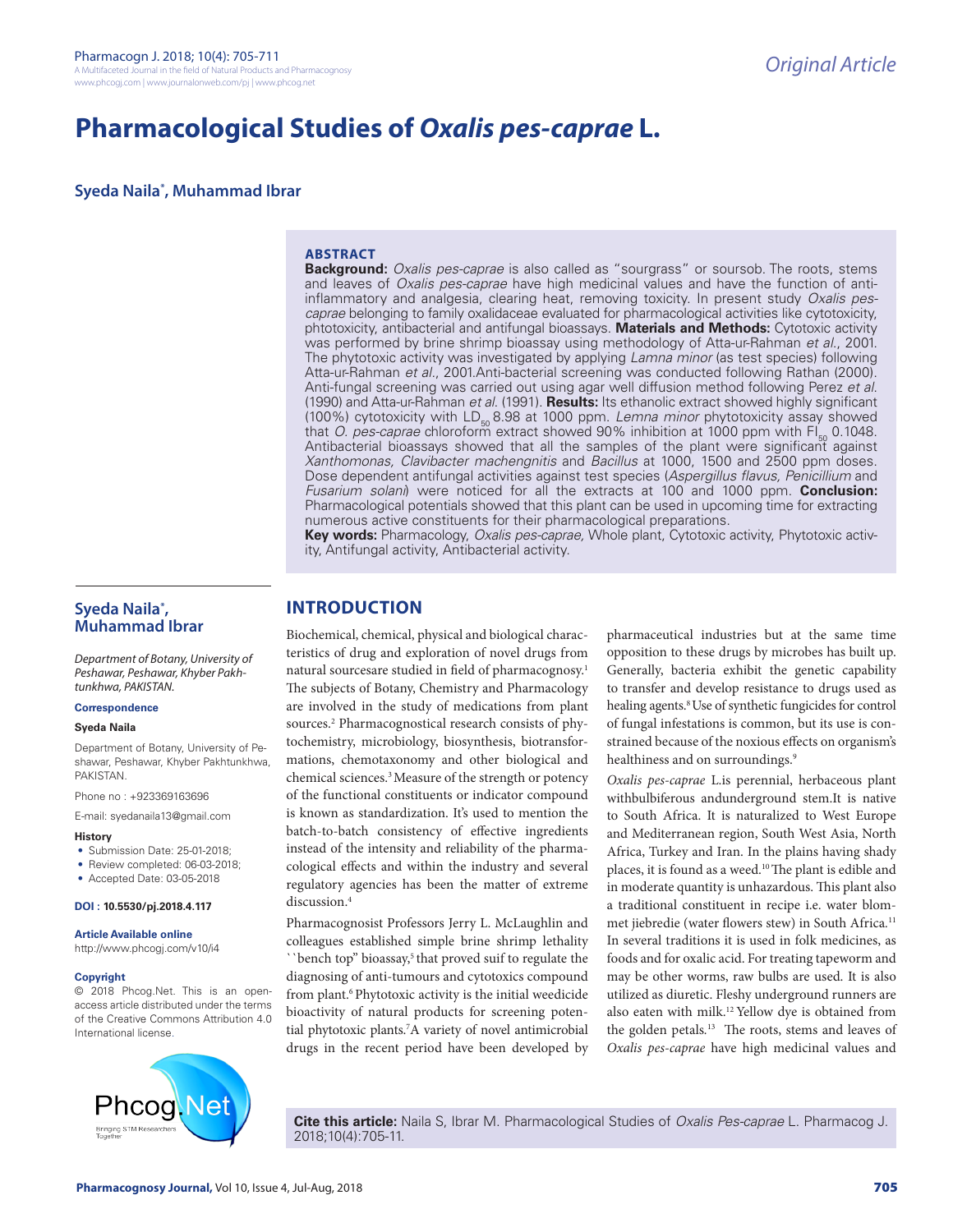have the function of anti-inflammatory and analgesia, clearing heat, removing toxicity.14

# **MATERIALS AND METHODS**

# Plant Collection and Preservation

Fresh collection of *Oxalis pes-caprae* at their flowering stagewas carried out from Department of Botany, University of Peshawar, Pakistan. Plant materials were cleaned, washed and garbled. Few fresh plants of *Oxalis pes-caprae* were pressed, dried, pasted on herbarium sheet and assigned voucher numbers (Bot. 20128 (PUP) and deposit in herbarium (Department of Botany, University ofPeshawar, Pakistan) for reference. Collection was dried in shade at about 25±3 °C and powdered with electric grinder. For protecting powder frommolds, insects attack andmoisture, these were stored inair tight bottles and used for various biochemicals and biological research studies.

## Extract Preparation

In airtightbottles, 500ml of different solvents (ethanol, methanol, n-hexane, acetone, chloroform) and 100gm powder of plants were mixed and kept for 7 days with occasional shaking. After this extract was filtered and in rotary evaporators filtrates were dried.

## Pharmacology

For measuring therapeuticpotential of *Oxalis pes-caprae* the following pharmacological studies were conducted.

#### Cytotoxic Bioassay

Cytotoxic activity was performed for ethanolic, methanolic, acetone, n-hexane and chloroform extractsof *Oxalis pes-caprae by*brine shrimp bioassay using methodology of.<sup>15</sup>

### Requirements

*Artemia salina* (shrimps eggs), sea salt solution (38g/L of distilledwater), illuminating source (lamp) to attractbrine-shrimp larvae, hatching tray with perforated partition, Pasture's pipettes, magnifying lens, micro pipettes (5, 50,500μl), test samples, test tube stands, test tubes, ethanol, methanol, acetone, n- hexane and chloroform.

# Technique for Hatching

Filtered brinesolution was put inhatching tray (rectangular dish (22x32 cm). 2 unequalpartitions (perforated) were made in tray. 25mg brine shrimp eggs powder was scattered in smaller portion. The larger portion was remaining uncover and smaller was wrap with black paper. For hatching of eggs, tray was kept at room temperature. For illuminating open portion of tray, lamp was hanging over tray. The hatched napualli were viewed to move toward theenlightened portion.

# Preparation of Sample

Sample was prepared by dissolving 20mg of extract in 2ml of solvent. To test tubes (3 test tubes /concentration) 5, 50 and 500 μl solution was transferred i.e. equivalent to10, 100 and 1000 μg/ml respectively. Solvents could evaporate overnight and to each test tube 5ml seawater solution (38 g/L) was added and transferred 10 larvae with help of Pasteur pipettes. At room temperature (25-27°C), test tubes were kept under illumination. Test tubes filled with brine solution and reference cytotoxic drug used for negative and positive controls respectively.

### Statistical Tests

Numbers of dead and live napualli were counted after 24 hr. The data was analyzed through Biostat software to determine  $LD_{50}$  values.<sup>16</sup>

#### Phytotoxic Bioassay

The phytotoxic activity of ethanolic, methanolic, acetone, n-Hexane and chloroform extracts of *Oxalis pes-caprae* was investigated by applying Lamna minor (as test species) following.<sup>15</sup>

### Require Materials

Distilled water, micropipettes (10-100 μl, 100-1000 μl), flask 250ml, test samples (extracts), *Lemna minor* (test species), filter paper, oven, petri dishes, luminarflow hood, glass vials, E- medium, brush.

## Media Preparation

For *Lemna minor* bioassay, E-medium was made from various mineral nutrients having known quantity (Table 1). First the salts were weighed in required quantity then dissolved in distill water and volume was made up to 1000ml. By addition of KOH, pH was adjustedbetween 5.5-6.00.

# **Methodology**

Sample was prepared by dissolving 15mg of extract in 1.5ml of solvent and to sterilized petri dish (3 petri dishesfor each concentration) 5, 50 and 500μl solutions were transferred i.e. equivalent to 10, 100 and 1000μg/ml respectively. Solvents could evaporate overnight in sterilized condition in laminar flow. To each petri dish 20ml E.medium was added. Petri dishes filled with E. medium alone and standard drug (Atrazine) used as negative and positive controls respectively. 10 plants of *Lemna minor* with two fronds were transferred to each petri dish. Numbers of frondswere counted on 3<sup>rd</sup> and 7<sup>th</sup> day of experiment. With reference to negative control, percent growth inhibition was noted by applying formula

% Inhibition =  $100 - \frac{\text{Number of fronts in test sample}}{\text{Number of friends in test sample}}$  $\overline{\text{Number of fronts in negative control}}$ ×100

# Statistical Tests

Results for phytotoxicity were analyzed by using Biostat software to determine  $FI_{50}$  values.<sup>16</sup>

### Antibacterial Activity

Anti-bacterial screening was conducted for ethanolic, methanolic, acetone, n- Hexane and chloroform extracts of*Oxalis pes-caprae* following.17

### Requirments

Nutrient broth, test samples, nutrient agar, Laminar flow unit, Standard antibiotics (streptomycin), micropipettes, sterile cotton swab, petri dishes, test tubes, incubator, autoclave, filter paper discs, DMSO.

### Test Organisms

*Xanthomonas, Clavibacter machengnitis* and *Bacillus.*

### Procedure

Antibacterial activities of the plants were conducted by filter paper disc method as explained by.<sup>17</sup> On nutrient broth, bacterial strains were cultured and before experiments incubated for 24 hr. Nutrient agar was melted, cooled to 40°C and transfer into sterilized petridishes. By using sterilized cotton swab, 4 to 8 hr old bacterial culture was spread on surface of nutrient agar. Betweeneach streaking, turning the plate 600 repeating the procedure thrice. Filter paper discs were placed in petridishes and to these discs sample extracts, four concentrations i.e. 100ppm, 1000ppm, 1500ppm and 2500ppm were applied. Other discs were filled with DMSO and 100ppm streptomycin used as negative and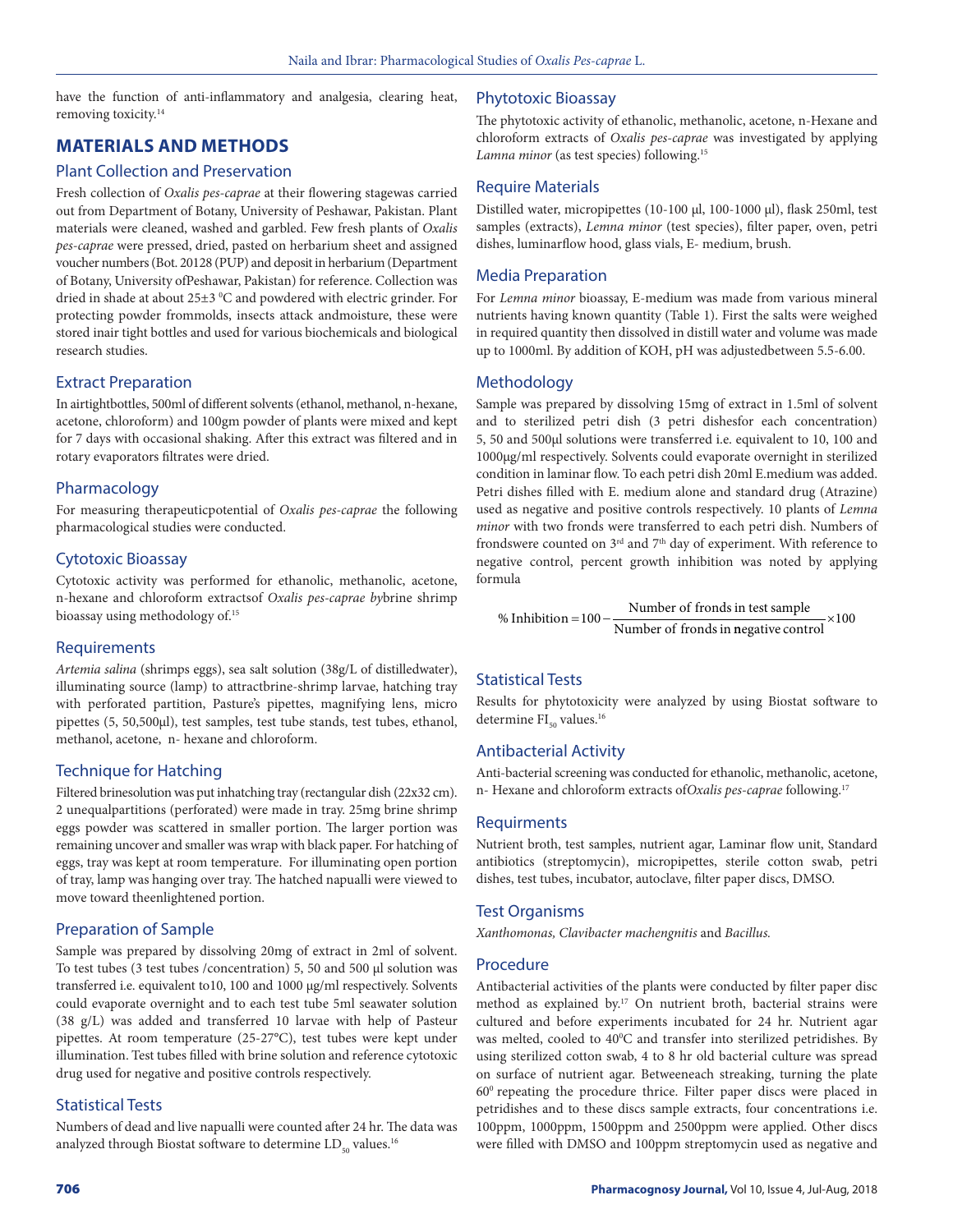positive controls respectively. For 24 hr the plates were incubated at 37°C and then noted for zones of inhibition.

## Antifungal Activity

Anti-fungal screening of ethanolic, methanolic, acetone, n- Hexane and chloroform extract of *Oxalis pes-caprae* were carried out using agar well diffusion method following.<sup>18,7</sup>

### **MATERIAL**

Seven days old fungal cultures, test samples, potato dextrose agar (PDA), Dimethyle sulphoxide (DMSO), petri dishes, cork borer, micropepites, autoclave, incubator, Laminar flow Unit (LFU), spirit, standard antibiotic (streptomycin), fungicide.

#### Test Fungi

*Aspergillus flavus, Penicillium* and*Fusarium solani.*

## **METHODOLOGY**

25 ml pre-sterilized PDA was poured in each pre-sterilized petridishes under sterile conditions and allowed to solidify. Wells of 6mm diameter was made by sterile cork borer in media. To the wells, sample extract of two concentrations i.e. 100ppm and 1000ppm was added through micropipette. Next each petri dish was inoculated with 6 mm diameter piece of inoculumcut off from seven days old fungal culture. Media filled with DMSO and fungicide was used for negative and positive controls respectively. Petri dishes were incubated at 27<sup>o</sup>C for7 days. During incubation cultures were examined twice weekly. Growth in media was calculated by measuring growth (mm) of fungal strains loaded with DMSO, fungicide and sample. Percentage inhibition of fungal growth was calculated by following formula.<sup>19,20</sup>

% Mycelia inhibition = 
$$
\frac{Gn - Gt}{Gn} \times 100
$$

Where,  $Gn = Mycelial growth in normal$  $Gt = Myclid$  growth in test

## **RESULTS**

#### Pharmacology

Following pharmacological activities were performed on extracts of *O. pes-caprae.*

#### Cytotoxic Bioassay

In the current work Brine shrimp's lethality bioassay was conducted for knowing the cytotoxicity of ethanolic, methanolic, acetone, n-hexane and chloroform extractof *O. pes-caprae.* Three concentrations (10ppm, 100ppm, and 1000ppm) were applied against brine shrimps. The extracts were found to produce dose dependent cytotoxicities, based on the following criteria

30-40% lethality – Low activity

50% lethality – moderate activity

60-70% lethality –good activity

Above 70% lethality – significant activity

The highest significant cytotoxicity was shown by ethanolic extract which caused 100% ( $LD_{50}$  8.98) cytoxicity at 1000ppm followed by chloroform extract (93.33%), n-hexane (90%), methanol and acetone (86.66%). OPE also showed significant effect at 100ppm i.e. 73.33%. While at 10ppm and 100ppm all extracts depicted low to good activity. The result was shown in Table 2 and Figure 1.

#### Phytotoxic Bioassay

In the present work, the phytotoxic potential of crude ethanolic, methanolic, acetone, n-hexane and chloroform extract of *O. pes-caprae* was evaluated by using *Lemna minor*. Three phytotoxic doses were used. The extract showed low to moderate level inhibitions of frond proliferation, w. r. t following criteria (given below) used for phytotoxic potential

30-40% inhibition: Low activity

50% inhibition: moderate inhibition

60-70% inhibition: good activity

Above 70% inhibition – significant activity

The effect of extract was dose dependent. The data was taken on fourth day and seventh day of experiment. On fourth day the significant effect was shown by chloroform extract at 1000ppm (76%,  $FI_{50}$  0.073). All other

#### **Table 1: E-medium's composition.**

| Name of chemicals                         | q/L     |
|-------------------------------------------|---------|
| Potassium dihydrogen phosphate (KH2PO4)   | 0.68    |
| Potassium nitrate (KNO3)                  | 1.515   |
| Calcium nitrate (Ca(NO2)2.4H2O)           | 1.180   |
| Magnesium sulfate (MgSO4.7H2O)            | 0.492   |
| Boric acid (H3BO3)                        | 0.00286 |
| Manganous chloride (MnCl2.4H2O)           | 0.00362 |
| Ferric chloride (FeCl2.4H2O)              | 0.00540 |
| Zinc sulfate (ZnSO4.5H2O)                 | 0.00022 |
| Copper sulfate (CuSO4.5H2O)               | 0.00022 |
| Sodium molybdate (Na2MO4.2H2O)            | 0.00012 |
| Ethylene diamino tetra acetic acid (EDTA) | 0.01120 |

**Table 2: Brine shrimp's lethality cytotoxic bioassay of ethanolic (OPE), methanolic (OPM), acetone (OPA), n-hexane (OPH) and**  chloroform (OPC) extracts of *Oxalis pes-caprae* showing % mortalities and LD<sub>50</sub>

| <b>Treatment</b> | No. of shrimps | <b>Percent mortality</b> |                          |                  | $LD_{50}$ |
|------------------|----------------|--------------------------|--------------------------|------------------|-----------|
|                  |                | 10ppm                    | 100ppm                   | $1000$ ppm       |           |
| Control $(-)$    | 30             | $\overline{\phantom{a}}$ | $\overline{\phantom{a}}$ | $\overline{a}$   |           |
| <b>OPE</b>       | 30             | 56.66+5.77               | $73.33 + 5.77$           | $100+0.00$       | 8.98      |
| <b>OPM</b>       | 30             | $33.33 + 5.77$           | $53.33 + 5.77$           | $86.66 + 5.77$   | 48.14     |
| OPA              | 30             | $26.66 + 5.77$           | $36.66 + 5.77$           | $86.66 + 5.77$   | 96.58     |
| OPH              | 30             | $30.00+0.00$             | $40+10.00$               | $90+0.00$        | 30.96     |
| <b>OPC</b>       | 30             | $46.66 + 5.77$           | $53.33 + 5.77$           | $93.33 \pm 5.77$ | 21.25     |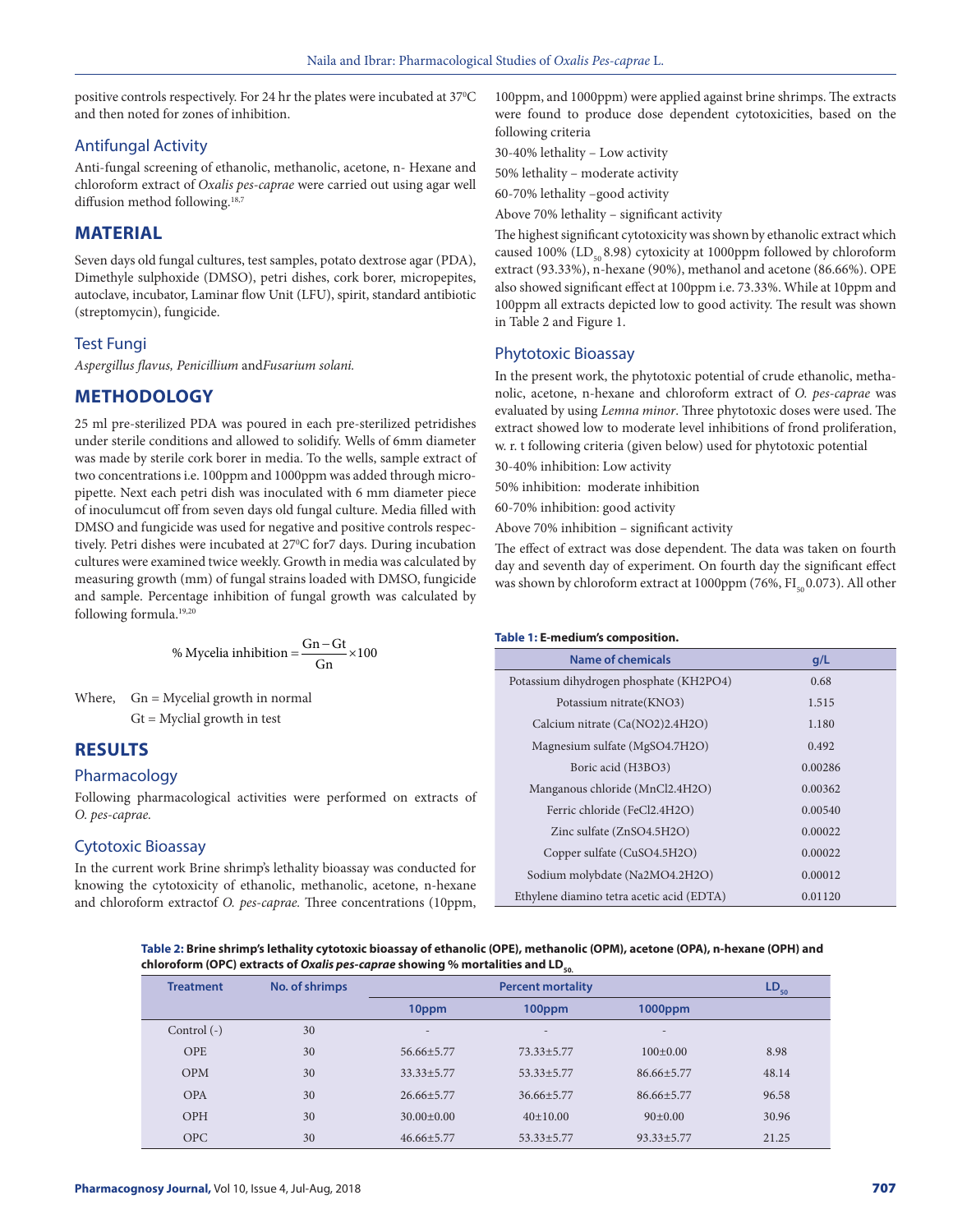

**Figure 1:** Brine shrimps lethality cytotoxic bioassay of ethanolic, methanolic, acetone, n-hexane and chloroform extracts of *Oxalis pes-caprae.*

**Table 3: Lemna phtotoxicity of ethanolic (OPE), methanolic (OPM), acetone (OPA), n-hexane (OPH) and chloroform (OPC) extract of** *Oxalis pes-caprae* showing % inhibition and FI<sub>so</sub> after 3 days of experiment.

| <b>Treatment</b> | <b>Percent growth inhibition</b> |                |                | $FI_{50}$ |
|------------------|----------------------------------|----------------|----------------|-----------|
|                  | 10ppm                            | 100ppm         | 1000ppm        |           |
| Control $(+)$    | $87.82 + 1.11$                   | $87.82 + 1.11$ | $87.82 + 1.11$ | 0.0395    |
| <b>OPE</b>       | $38.66 + 2.30$                   | $52+4$         | $58.66 + 2.30$ | 421.9592  |
| <b>OPM</b>       | $32+4$                           | $46.66 + 6.11$ | $53.33 + 2.30$ | 367.3615  |
| OPA              | $26.66+4.61$                     | $34.66 + 2.30$ | $56 + 4$       | 551.9551  |
| OPH              | $32+4$                           | $44 + 4$       | $56 + 4$       | 319.1081  |
| <b>OPC</b>       | $64 + 4$                         | $72+4$         | $76 + 4$       | 0.073     |

**Table 4: Lemna phtotoxicity of ethanolic (OPE), methanolic (OPM), acetone (OPA), n-hexane (OPH) and chloroform (OPC) extract of** *Oxalis pes-caprae* showing % inhibition and FI<sub>50</sub> after 6 days of experiment.

| <b>Treatment</b> | <b>Percent growth inhibition</b> |                |                | $FI_{50}$ |
|------------------|----------------------------------|----------------|----------------|-----------|
|                  | 10 ppm                           | $100$ ppm      | 1000 ppm       |           |
| Control $(+)$    | $87.82 + 1.11$                   | $87.82 + 1.11$ | $87.82 + 1.11$ | 0.0395    |
| OPE.             | $62.66 + 2.30$                   | $69.33 + 2.30$ | $84 + 4$       | 1.4229    |
| <b>OPM</b>       | $49.33 + 6.11$                   | $60+4$         | $86.66 + 2.30$ | 15.6293   |
| OPA              | $42.66 + 15.14$                  | $52+4$         | $69.33 + 2.30$ | 44.0706   |
| OPH              | $56+4$                           | $68+4$         | $68+4$         | 0.557     |
| OPC              | $85.33 + 4.61$                   | $90+6.11$      | $88 + 4$       | 0.073     |

extracts showed low to good activity at 10ppm and 100ppm. On seventh day of experiment the significant inhibition was shown by chloroform extract at 100ppm which was 90% with  $FI_{50}$  0.073. The entire extracts showed moderate to significant activity at 10 and 1000ppm. The results are summarized in Table 3 and 4, Figure 2 and 3.

#### Antibacterial Activity

For curing bacterial infections, anti-microbial activity gives chief basis. In current study ethanolic, methanolic, acetone, n-hexane and chloroform extract of *O. pes-caprae* against *Xanthomonas, Clavibacter machengnitis*  and *Bacillus* at 100, 1000, 1500 and 2500ppm were tested. All the extracts showed significant inhibition zone at 2500ppm against all bacterial strains. The highest inhibition was showed by ethanolic extract at



**Figure 2:** Lemna phtotoxicity of ethanolic, methanolic, acetone, n-hexane and chloroform extract of *Oxalis pes-caprae* showing % inhibition after 3 days of experiment.



**Figure 3:** Lemna phtotoxicity of ethanolic, methanolic, acetone, n-hexane and chloroform extract of *Oxalis pes-caprae* showing % inhibition after 6 days of experiment.

2500ppm against *Xanthomonas, Clavibacter* and *Bacillus* which were 16.25±0.353, 17.75±0.35 and 20.5±0.70 respectively. At 100ppm the extracts showed low inhibition zone against strains which were 10, 9.75±0.35, 11, respectively (Table 5, Figure 4).

#### Antifungal Activity

In the current work ethanolic, methanolic, acetone, n-hexane and chloroform extracts of *O*. *pes-caprae* were examined for antifungal potential against fungalstrains like*Aspergillus flavus, Penicillium* and *Fusarium solani* at 100 and 1000ppm*.* The results are presented in Table 6 and Figure 5. Ageneral trend of dose dependency was observed i.e. effect became more pronounced withincreasing concentration of the various tested samples. Ethanolic extract was found effective against*A. flavus (*48.24±1.24%) followed by *Fusarium solani* (41.5±0.70 %) and *Penicilliun*  (35.34±0.98 %) at 1000ppm.

## **DISCUSSION**

#### Cytotoxic Bioassay

Many researchers conducted the activity on different plants like Ali *et al*. 21 (2009) analyzed root extracts of *Euphorbia wallichii* for cytotoxicity. Nisar et al.<sup>22</sup> (2011) reported crude methanolic extract and various fractions from *Zizyphus oxyphylla* stem. Khuda *et al*. 23 (2012) investigated the extracts from leaves of *X. strumarium, Achyranthes aspera, Valeriana*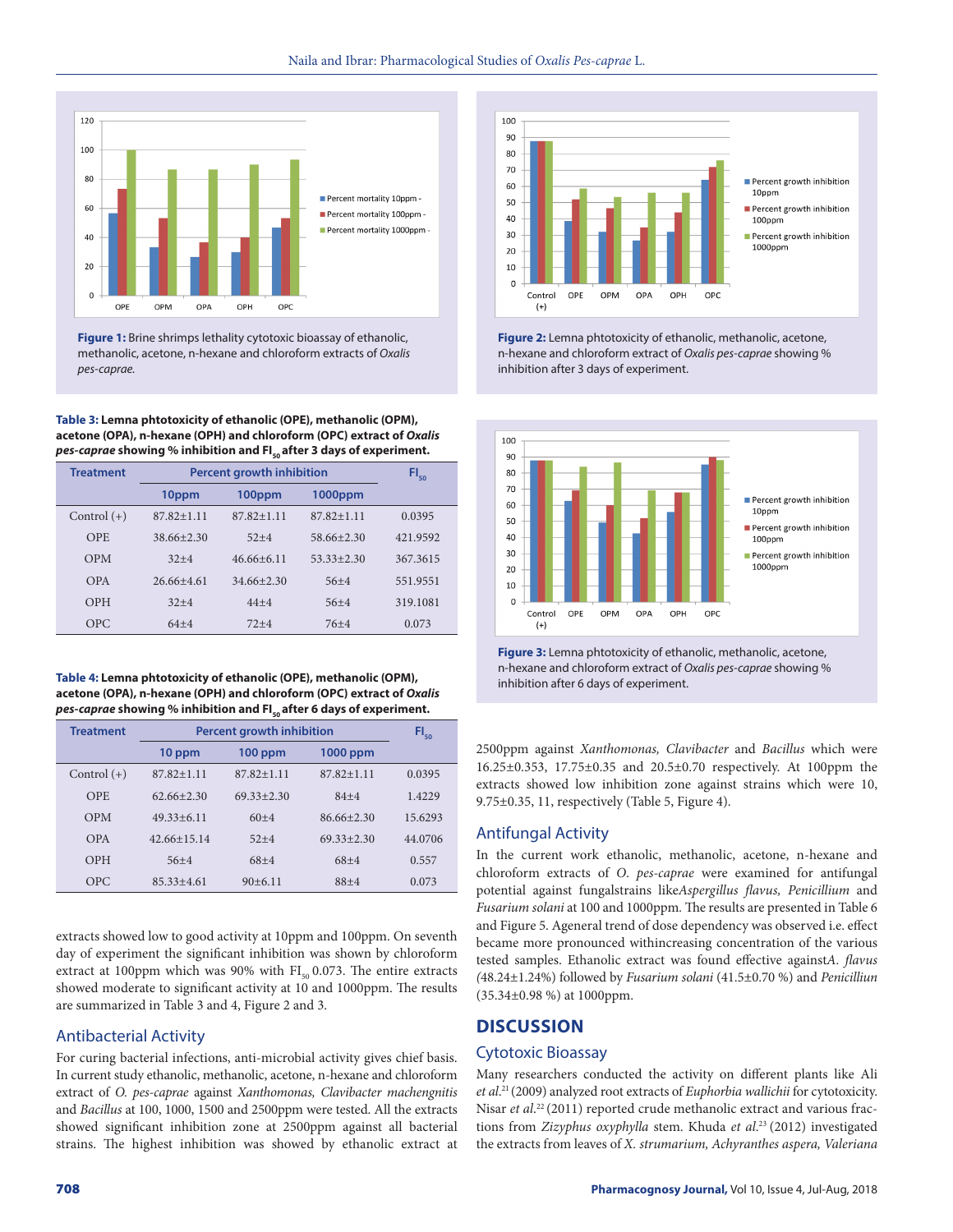| <b>Treatment</b>   |                      | Zone of inhibition (mm) |                          |                  |  |
|--------------------|----------------------|-------------------------|--------------------------|------------------|--|
|                    | <b>Concentration</b> | <b>Xanthomonas</b>      | Clavibacter machengnitis | <b>Bacillus</b>  |  |
| DMSO (-)           |                      |                         |                          |                  |  |
| Streptomycin $(+)$ | $100$ ppm            | 17.5±0.70               | 18.75±0.35               | $21.75 \pm 0.35$ |  |
|                    | $100$ ppm            | 10±0.00                 | $9.75 \pm 0.35$          | $11 \pm 0.00$    |  |
| OPE                | $1000$ ppm           | $12.25 \pm 0.35$        | 12.25±0.35               | 13.75±0.35       |  |
|                    | $1500$ ppm           | 13.25±0.35              | $13.75 \pm 0.35$         | 15.25±0.35       |  |
|                    | 2500 ppm             | $16.25 \pm 0.35$        | $17.75 \pm 0.35$         | $20.5 \pm 0.70$  |  |
|                    | $100$ ppm            | $11 \pm 0.00$           | $9.5 \pm 0.00$           | $10.75 \pm 1.06$ |  |
|                    | $1000$ ppm           | $11.5 \pm 0.00$         | 12.75±0.35               | $14.5 \pm 0.00$  |  |
| OPM                | 1500 ppm             | $13.25 \pm 0.35$        | 13.75±0.35               | 14.75±0.35       |  |
|                    | 2500 ppm             | 16±0.00                 | $17.75 \pm 0.35$         | $20.5 \pm 0.70$  |  |
|                    | 100 ppm              | $9.75 \pm 0.35$         | $9.0 \pm 0.00$           | $9.25 \pm 0.35$  |  |
| <b>OPA</b>         | 1000 ppm             | $12.25 \pm 0.35$        | $12\pm0.00$              | 13.25±0.35       |  |
|                    | $1500$ ppm           | $13 \pm 0.00$           | 13.25±0.35               | 14.25±0.35       |  |
|                    | 2500 ppm             | $16.25 \pm 0.35$        | $16.75 \pm 1.06$         | 19.25±0.35       |  |
| OPH                | $100$ ppm            | $9.25 \pm 0.35$         | $9.5 \pm 0.00$           | 9 ± 0.00         |  |
|                    | $1000$ ppm           | $12.5 \pm 0.00$         | $12.25 \pm 0.35$         | $12.25 \pm 0.35$ |  |
|                    | $1500$ ppm           | 12.75±0.35              | $1.25 \pm 0.35$          | $14.5 \pm 0.70$  |  |
|                    | 2500 ppm             | $15.25 \pm 0.35$        | 15.25±0.35               | 17.75±0.35       |  |
| <b>OPC</b>         | 100 ppm              | $9.75 \pm 0.35$         | $9.75 \pm 0.35$          | 9 ± 0.00         |  |
|                    | 1000 ppm             | $11.25 \pm 0.35$        | $11.5 \pm 0.70$          | $11.25 \pm 0.35$ |  |
|                    | 1500 ppm             | $13 \pm 0.00$           | $13.75 \pm 1.06$         | 14.25±0.35       |  |
|                    | 2500 ppm             | 14.25±0.35              | $15.5 \pm 0.70$          | $16.5 \pm 0.70$  |  |

| Table 5: Antibacterial activities of ethanolic, methanolic, acetone, n-hexane and chloroform extracs of Oxalis pes-caprae at |
|------------------------------------------------------------------------------------------------------------------------------|
| different concentrations. All values are mean $\pm$ SEM of 3 determination.                                                  |



**Figure 4:** Antibacterial activities of ethanolic, methanolic, acetone, n-hexane and chloroform extracts of *Oxalis pes-caprae* at different concentrations.



**Figure 5:** Antifungal activities of ethanolic, methanolic, acetone, n-hexane and chloroform extracts of *Oxalis pes-caprae* at different concentrations.

*wallichii* and roots of *Duchesnea indica* for cytotoxic activity.Our study is in line with these workers.

# Phytotoxic Bioassay

Hameed *et al*. 24 (2013) evaluated methanolic and acetone extracts of the *Withaniasomnifera, Datura innoxia*, *Solanum surattense*, *Withania coagulans and Solanum nigrum*for phytotoxicity. Shah *et al*. 25 (2013) demonstrated crude methanolic extract and solvent fractions of *Conyza* 

*bonariensis*for the phytotoxicity. Rehmanullah *et al*. 26 (2014) performed phytotoxic activity on *Euphorbia helioscopa* and *Euphorbia hirta*. These all workers have carried out similar studies which strengthen the present findings.

# Antibacterial Activity

Various other workers have also conducted such studies on various plants, e.g., Hafeez *et al*. 27 (2014) reported antibacterial activity of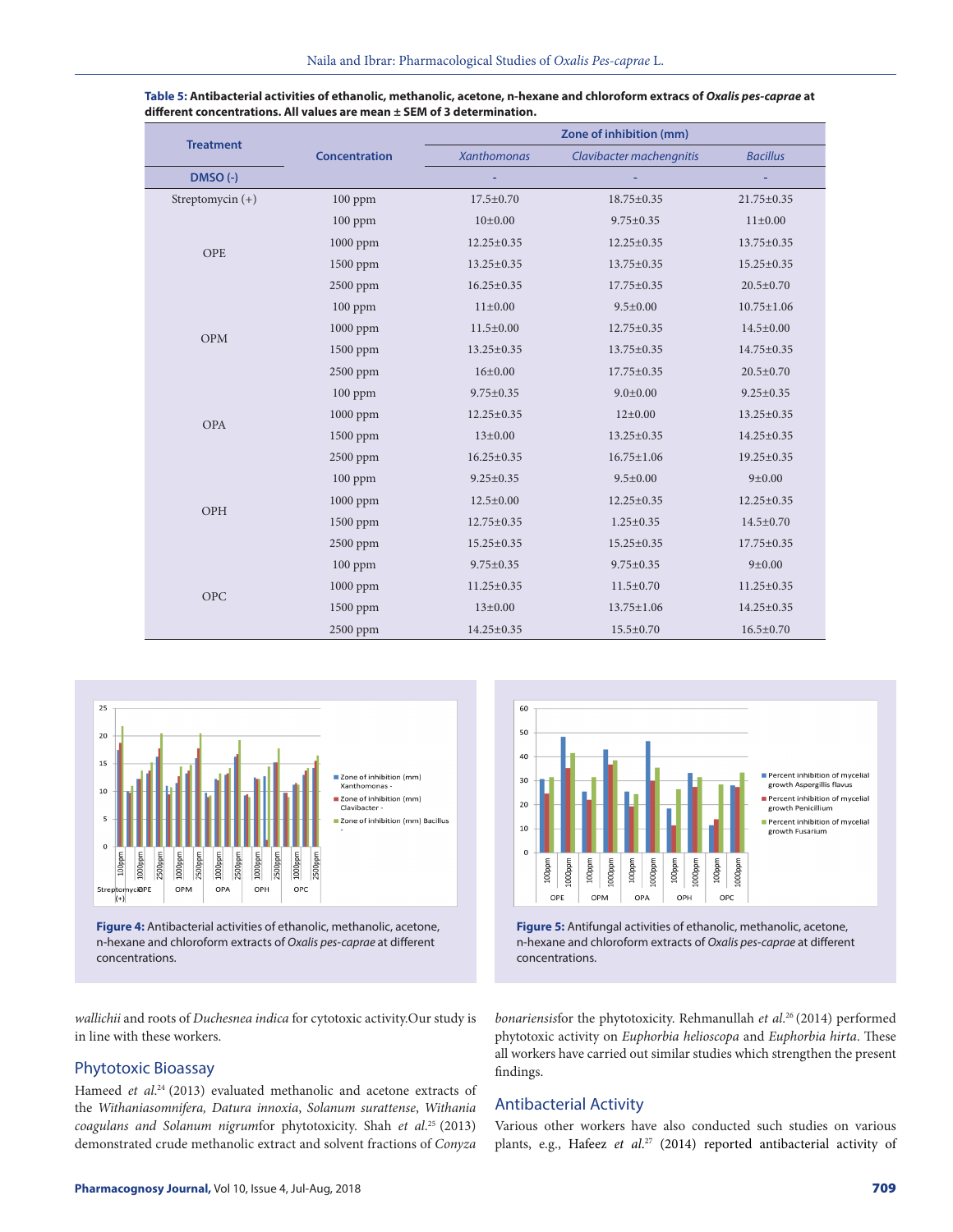| <b>Treatment</b> | Concentration | Percent inhibition of mycelial growth |                  |                 |
|------------------|---------------|---------------------------------------|------------------|-----------------|
|                  |               | Aspergillis flavus                    | Penicillium      | Fusarium solani |
| <b>OPE</b>       | $100$ ppm     | $30.69 \pm 1.23$                      | $24.66 \pm 0.94$ | $31.5 \pm 0.70$ |
|                  | $1000$ ppm    | $48.24 \pm 1.24$                      | $35.3 \pm 0.98$  | $41.5 \pm 0.70$ |
| OPM              | $100$ ppm     | $25.43 \pm 1.23$                      | $21.99 \pm 0.94$ | $31.5 \pm 0.70$ |
|                  | $1000$ ppm    | $42.97 \pm 1.23$                      | $36.66 \pm 0.94$ | $38.5 \pm 0.70$ |
| OPA              | $100$ ppm     | $25.43 \pm 1.23$                      | $19.33 \pm 0.94$ | $24.5 \pm 0.70$ |
|                  | $1000$ ppm    | $46.48 \pm 1.23$                      | $29.99 \pm 0.94$ | $35.5 \pm 0.70$ |
| <b>OPH</b>       | $100$ ppm     | $18.41 \pm 1.23$                      | $11.33 \pm 0.94$ | $26.5 \pm 0.70$ |
|                  | $1000$ ppm    | $33.32 \pm 2.48$                      | $27.33 \pm 0.94$ | $31.5 \pm 0.70$ |
| <b>OPC</b>       | $100$ ppm     | $11.4 \pm 1.24$                       | 13.99±0.94       | $28.5 \pm 0.70$ |
|                  | $1000$ ppm    | $28.06 \pm 2.48$                      | $27.3 \pm 0.98$  | $33.5 \pm 0.70$ |

**Table 6: Antifungal activities of the ethanolic, methanolic, acetone, n-hexane and chloroform extracs of** *Oxalis pes-caprae* **at different concentrations. All values are mean ± SEM of 3 determination.**

*Eruca sativa, Bombax malabaricum, Chorisia speciosa,Bauhinia variegate, Kigelia Africana, Nigella sativa, Pinus halepensis, Zingiber officinale, Piper nigrum, Albizzia lebbeck, Ceiba pentandra, Origanum majorana, Rosmarinus officinalis, Ocimum basilicum, Thymus vulgaris, Mentha piperita, Simmondsia chinensis, Linum usitatissimum, Pimpinella anisum* and *Brachychiton opulneus.* All extracts exhibited significant effect. He concluded that best aqueous extract was from *A. lebbeck.* Madureira *et al*. 28 (2014) determined the antimicrobial potential of *Sanguisorba hybrid.* All extracts were tested againstyeast *Candida albicans*, Gramnegative (*Salmonella typhimurium*, *Klebsiella pneumonia, Pseudomonas aeruginosa,*) Gram-positive (*Staphylococcus aureus, Staphylococcus epidermidis, Mycobacterium smegmatis, Enteroccocus faecalis*). Our study is in line with these workers.

#### Antifungal Activity

Similar antifungal investigations were performed by several workers on various plants. Khan *et al*. 29 (2011) worked out antifungal activity of *Adhatoda vasica*, *Viburnum cotinifolium*, *Vitex negundo*, *Peganum harmala*,*Mimosa rubicaulis, Broussonetia papyrifera*, *Chenopodium ambrosoides, Euphorbia hirta, Taraxacum officinale*, *Urtica dioica*, *Verbascum Thapsus*, *Caryopteris grata* and *Woodfordia fruiticosa*, Nisar *et al*. 22 (2011) performed antifungal activity on crude methanolic extract and different fractions from *Zizyphus oxyphylla* stem against 5 fungal strainsviz., *Aspergilus flavus, Fusarium solani, Microsporum canis, Candidaglaberata*and *Candida albicans.* Shah *et al*. 25 (2013) analyzed*Conyza bonariensis*for antifungal activity. Our study is in line with these workers.

## **CONCLUSION AND RECOMMENDATION**

In *O. pes-caprae* highest significant cytotoxicity was shown by ethanolic extract at 1000ppm with  $LD_{50}$  8.98 which revealed this plant contains a good cytotoxic compound. The highest significant phytotoxicity was shown by chloroform extract at 1000ppm with  $FI_{50}$  0.1048 which depicted that this plant contains a natural weedicide character. The highest antibacterial activity was shown by ethanolic extract against *Xanthomonas, Clavibacter machengnitis*and *Bacillus* which was 16.25±0.353, 17.75±0.35, 20.5±0.70. The highest antifungal activity was shown by ethanolic extract against *A. flavus (*48.24±1.24%) followed by *Fusarium solani* (41.5±0.70 %) and *Penicilliun* (35.34±0.98 %) at 1000ppm. It can be concluded that this plant is a natural antibacterial and antifungal. Pharmacological potentials like cytotoxic, phytotoxic, antibacterial and antifungal activities of plants showed that these plants can be used in upcoming time for extracting numerous active constituents for their pharmacological preparations.

These results might be exploited as cheaper effectual remedies for different ailments.

# **CONFLICT OF INTEREST**

The authors declare no conflict of interest.

#### **SUMMARY**

In present study *Oxalis pes-caprae* belonging to family oxalidaceae evaluated for pharmacological activities like cytotoxicity, phtotoxicity, antibacterial and antifungal bioassays. Its ethanolic extract showed highly significant (100%) cytotoxicity with LD<sub>50</sub> 8.98 at 1000 ppm. *Lemna minor* phytotoxicity asssay showed that *O. pes-caprae* chloroform extract showed 90% inhibition at 1000 ppm with  $FI_{50}$  0.1048. Antibacterial bioassays showed that all the samples of the plant were significant against *Xanthomonas, Clavibacter machengnitis* and *Bacillus* at 1000, 1500 and 2500 ppm doses. Dose dependent antifungal activities against test species (*Aspergillus flavus, Penicillium* and *Fusarium solani*) were noticed for all the extracts at 100 and 1000 ppm. Pharmacological potentials showed that this plant can be used in upcoming time for extracting numerous active constituents for their pharmacological preparations.

## **ABBREVIATIONS**

**OPE:** *Oxalis pes-caprae* ethanol; **OPM:** *Oxalis pes-caprae* methanol; **OPA:** *Oxalis pes-capra e*acetone; **OPH:** *Oxalis pes-caprae* n-hexane; **OPC:** *Oxalis pes-caprae* chloroform.

#### **REFERENCES**

- Balunas MJ, Kinghorn AD. Drug discovery from medicinal plants. Life Sci. 2005;78(5):431-41.
- 2. Blondeau QTD, Scior T, Bernard P, Morin-Allory L. Reverse pharmacognosy: another way to harness the generosity of nature. Curr Pharm Des. 2010;16(15):1682-96.
- 3. Rezuan SB. Macro and micro morphological characterization of Jackia ornate. University Teknologi Mari (UiTM). 2010.
- 4. Awang D. Feverfew products. Can Med Assoc J. 1997;157(5):510-20.
- 5. Meyer BN, Ferrigni NR, Putnam JE, Jacobsen LB, Nichols DE, McLaughlin JL. Brine shrimp: aconvenient general bioassay for active plant constituents. Planta Med. 1982;45(5):31-4.
- 6. Andereson JE, Goetz CM, McLaughlin JE, Suffness M. Ablind comparison of simple bench-top bioassaysand human cell cytotoxicities as antitumor prescreens. Phytochem. Anal. 199;2(3):107-11.
- 7. Atta-ur-Rehman. Studies in Natural Product Chemistry, Netherlands. Elsevier Science Publishers. 1991;9:383-09.
- 8. Nascimento GF, Locatelli J, Freitas PC, Silva GL. Antibacterial activity of plant extracts and phytochemicals on antibiotic-resistant bacteria. Braz J Microbiol.